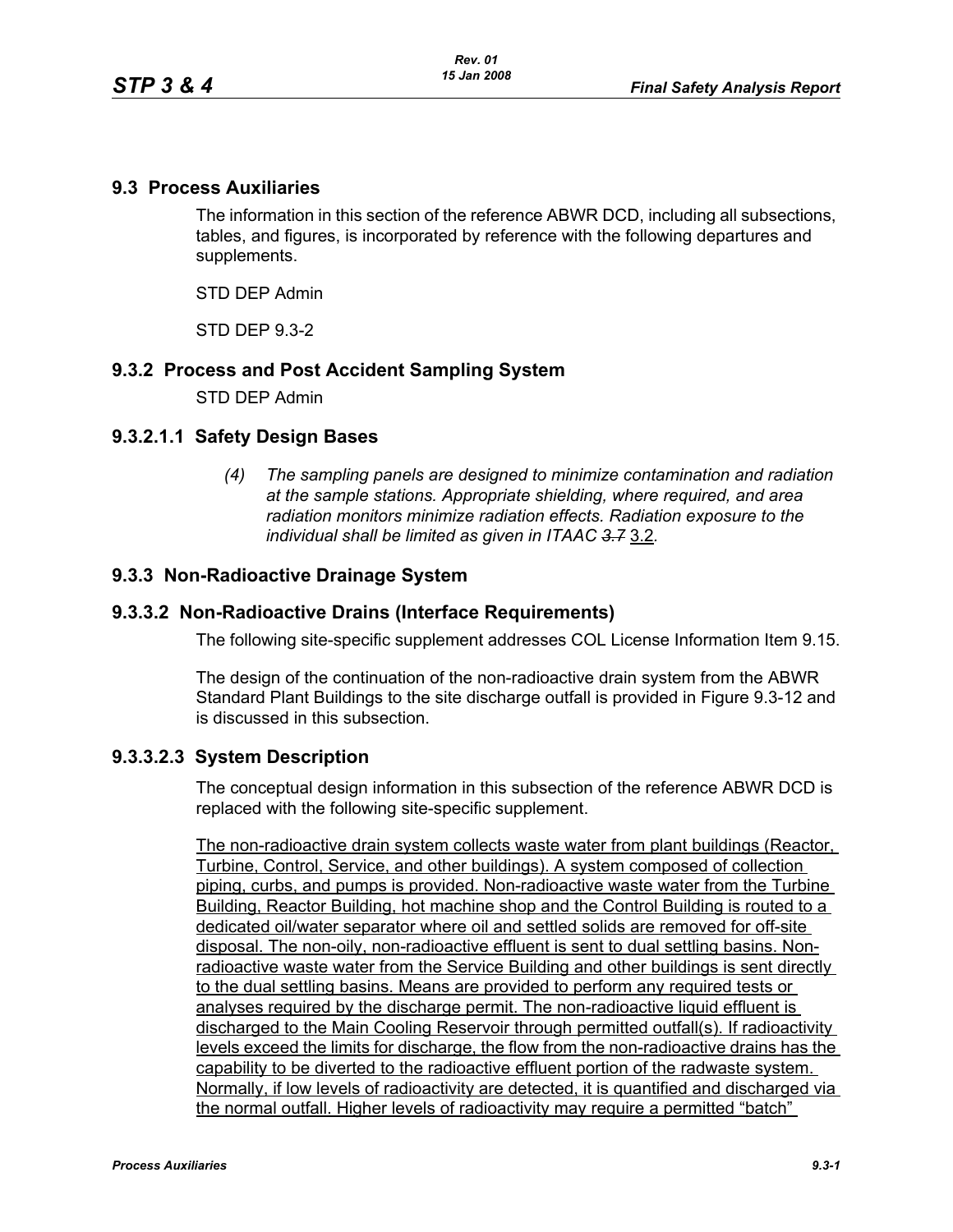discharge via the radwaste effluent radiation monitor. The non-radioactive drainage system is illustrated in Figure 9.3-12.

### **9.3.7 Service Air System**

The information in this section of the reference ABWR DCD, including all subsections, tables and figures, is incorporated by reference with the following departure

# **9.3.7.2 System Description**

STD DEP 9.3-2

*The SAS provides compressed air for tank sparging, filter/demineralizer backwashing, air-operated tools and other services requiring air of lower quality than that provided by the IAS. Breathing air requirements are provided by the SAS.* The Breathing Air System (BAS) is discussed in Subsection 9.3.7.6.

#### **Service Air**

*Pressure (design) 0.69* 0.87 *MPa Dewpoint (°C)* no requirement

#### **9.3.7.6 Breathing Air System**

#### **9.3.7.6.1 Design Bases**

#### **9.3.7.6.1.1 Safety Design Bases**

The BAS is classified as non-safety related with the exception of the primary containment isolation function.

The primary containment penetration of the BAS meets Seismic Category I requirements and is equipped with a locked closed manual isolation valve outside and a check valve inside containment (GDC 56).

# **9.3.7.6.1.2 Power Generation Design Bases**

The functions of BAS are to provide the following:

- *(1)* Supply low pressure breathable air for use by workers during periods when actual or potential airborne contamination exists.
- *(2)* A means for charging high pressure self-contained breathing apparatus.

#### **9.3.7.6.2 System Description**

The BAS is designed to provide compressed air of suitable breathing quality for nonsafety-related functions.

The BAS provides a continuous supply of low pressure breathing air for protection against airborne contamination while performing maintenance inspection and cleaning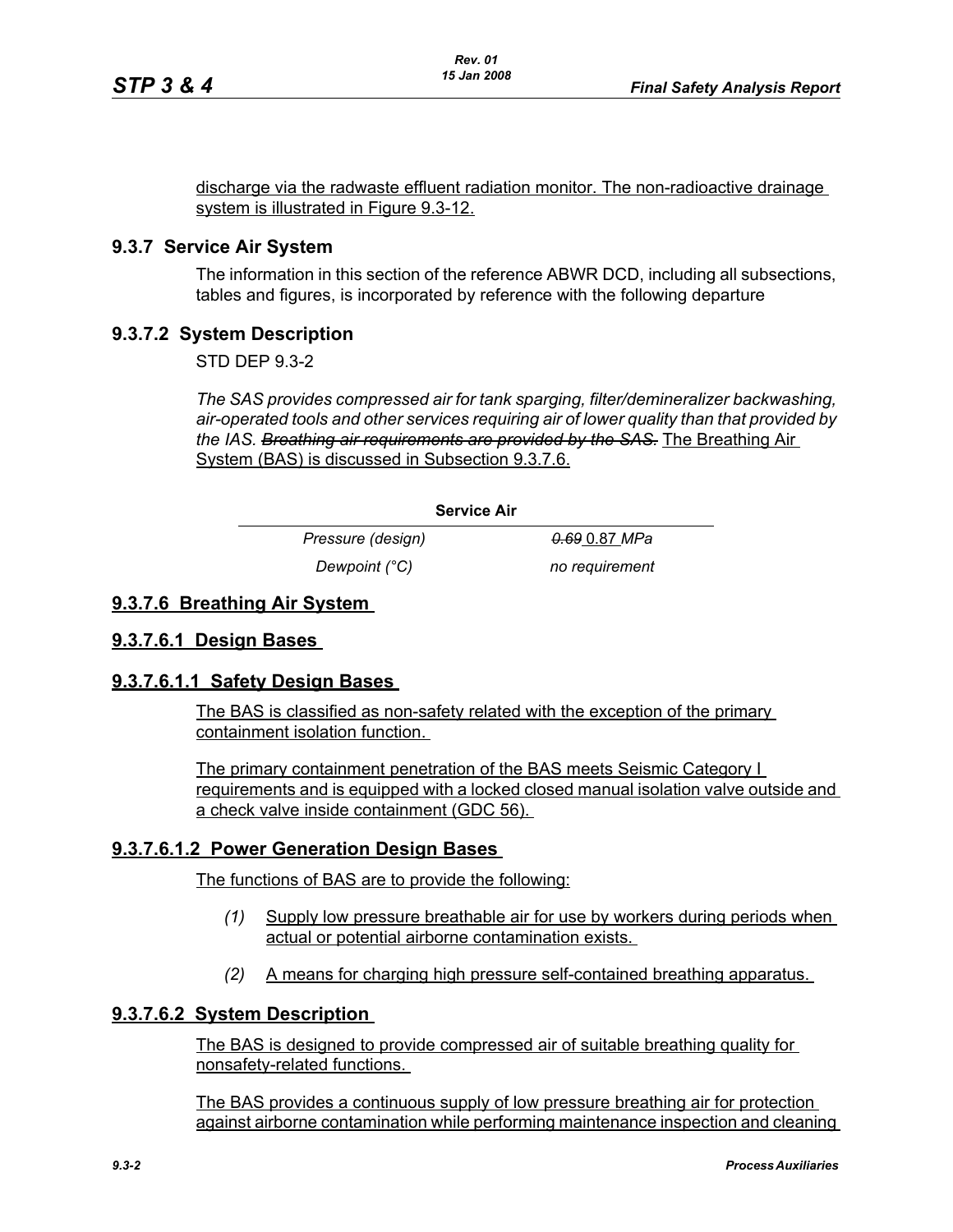work. The BAS also provides a means for charging high pressure self-contained breathing apparatus.

The BAS has two air compressors, each sized to provide 50% of the peak air consumption. The compressors are of the oil-less, breathing air type.

The BAS also has one compressor sized to charge high pressure self-contained breathing apparatus.

The BAS flow diagram is shown in Figure 9.3-10.

The BAS process quality requirements are listed below.

| Pressure (design of BAS)                                                                    | 689 kPaG            |
|---------------------------------------------------------------------------------------------|---------------------|
| Pressure (design of self-contained breathing<br>apparatus charging)                         | 17.23 MPaG          |
| <b>ANSI Compressed Gas Association (CGA)</b><br>7.1-1997, "Commodity Specification for Air" | Air Quality Grade D |

**Breathing Air**

The BAS is designed to meet applicable regulatory requirements regarding limiting personnel exposure to airborne radioactivity and maintaining breathing air quality, including those defined by the NRC in 10 CFR 20 and Occupational Safety and Health Act Requirements (OSHA) in 29 CFR 1910. In addition, the BAS design is consistent with Regulatory Guide 8.15.

The BAS containment and penetration and associated isolation valves are designed to Seismic Category I, ASME Code, Section III, Class 2, Quality Group B and Quality Assurance B requirements.

The air compressors are operated during normal operation.

Outside primary containment a manually-operated valve is kept closed and locked during normal plant operation. During refueling, the valve is opened to provide air inside the containment. A check valve is provided inside the containment. This arrangement meets GDC 56, Option (2).

#### **9.3.7.6.3 Safety Evaluation**

The availability of breathing air is not required to assure any of the following:

- *(1)* Integrity of the reactor coolant pressure boundary.
- *(2)* Capability to shut down the reactor and maintain it in a safe shutdown condition.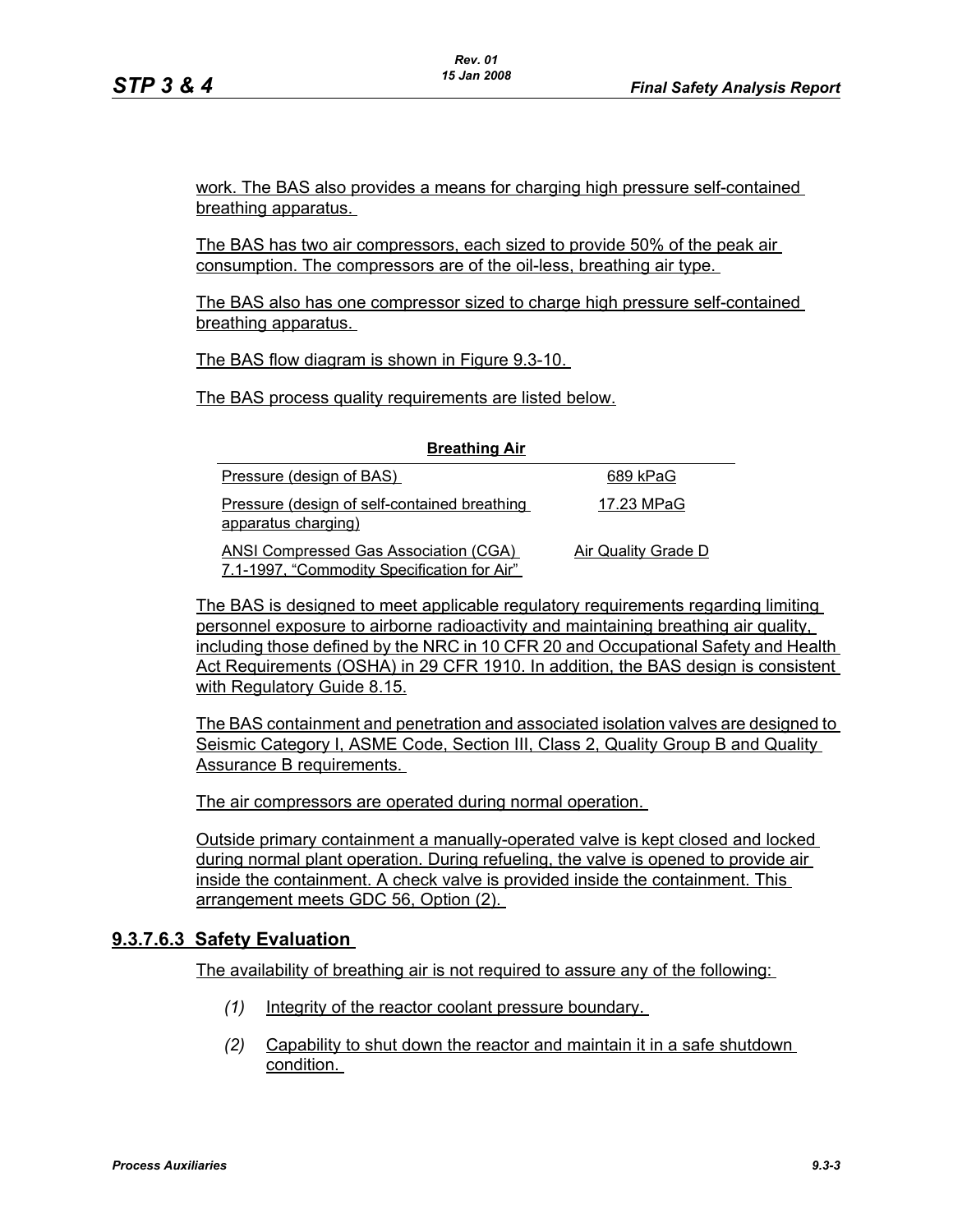*(3)* Ability to prevent or mitigate the consequences of accidents which can result in potential offsite exposures comparable to the guideline exposures of 10 CFR 100.

However, the containment penetration and isolation valves associated with the breathing air system are relied upon to maintain the integrity of the containment pressure boundary as discussed in Section 9.3.7.6.1.1. The operability of this containment pressure boundary function is necessary to assure (3) above.

# **9.3.7.6.4 Inspection and Testing Requirements**

The BAS is proved operable by its use during normal plant operation. Portions of the system normally closed to airflow can be tested to ensure system operability and integrity.

### **9.3.7.6.5 Instrumentation Application**

Instrumentation for the BAS is primarily local, consisting of pressure, differential pressure and temperature indication and/or control. Pressure transmitters and pressure switches provide control room pressure indications and alarms. The system is maintained at constant pressure, with local pressure reduction provided as required.

## **9.3.12 COL License Information**

#### **9.3.12.4 Radioactive Drain Transfer System**

The following standard supplement addresses COL License Information Item 9.15.

Equipment and floor drain P & I Ds are provided in Figure 9.3-11, Sheets 1 through 22. See Subsection 9.3.8.1.1.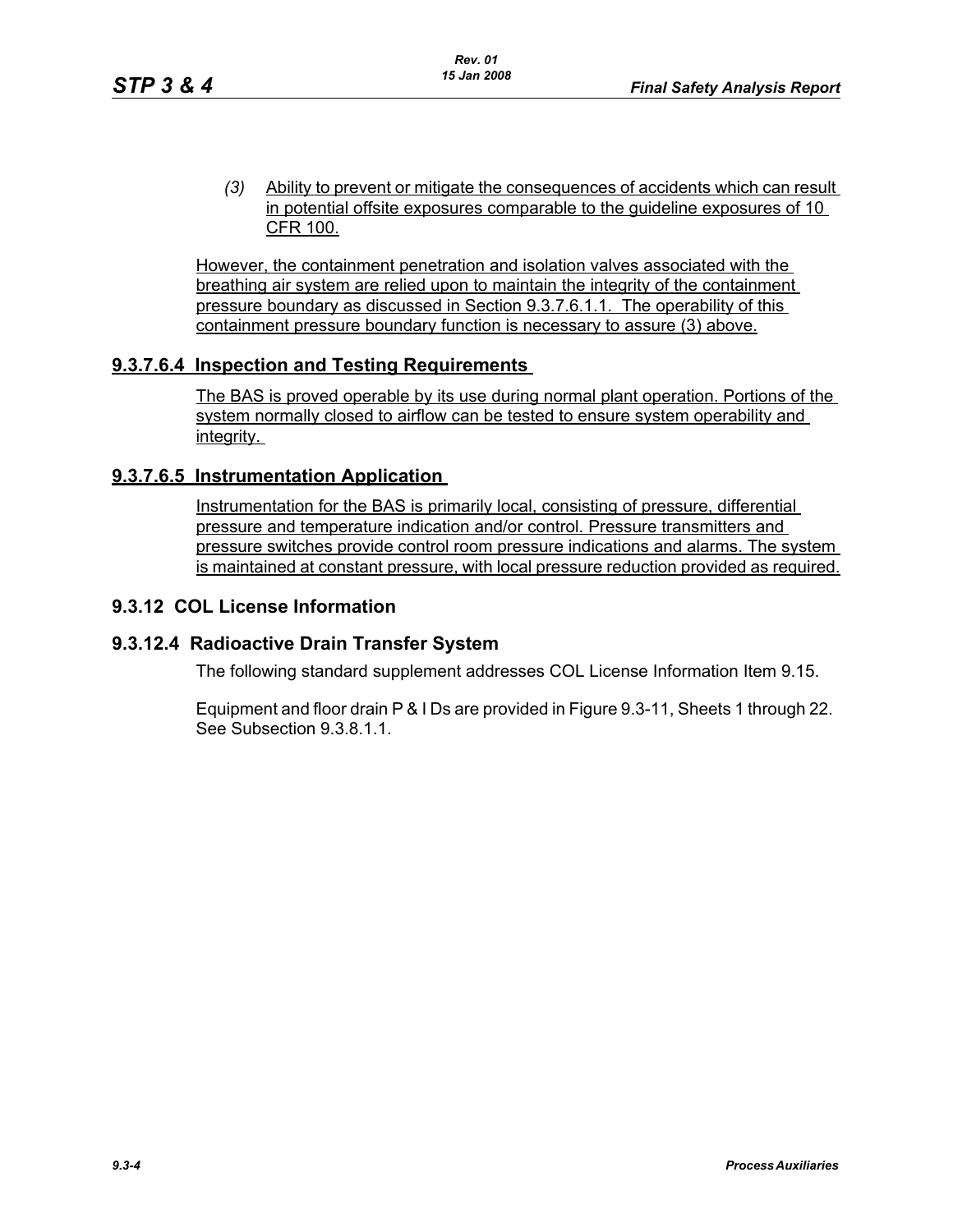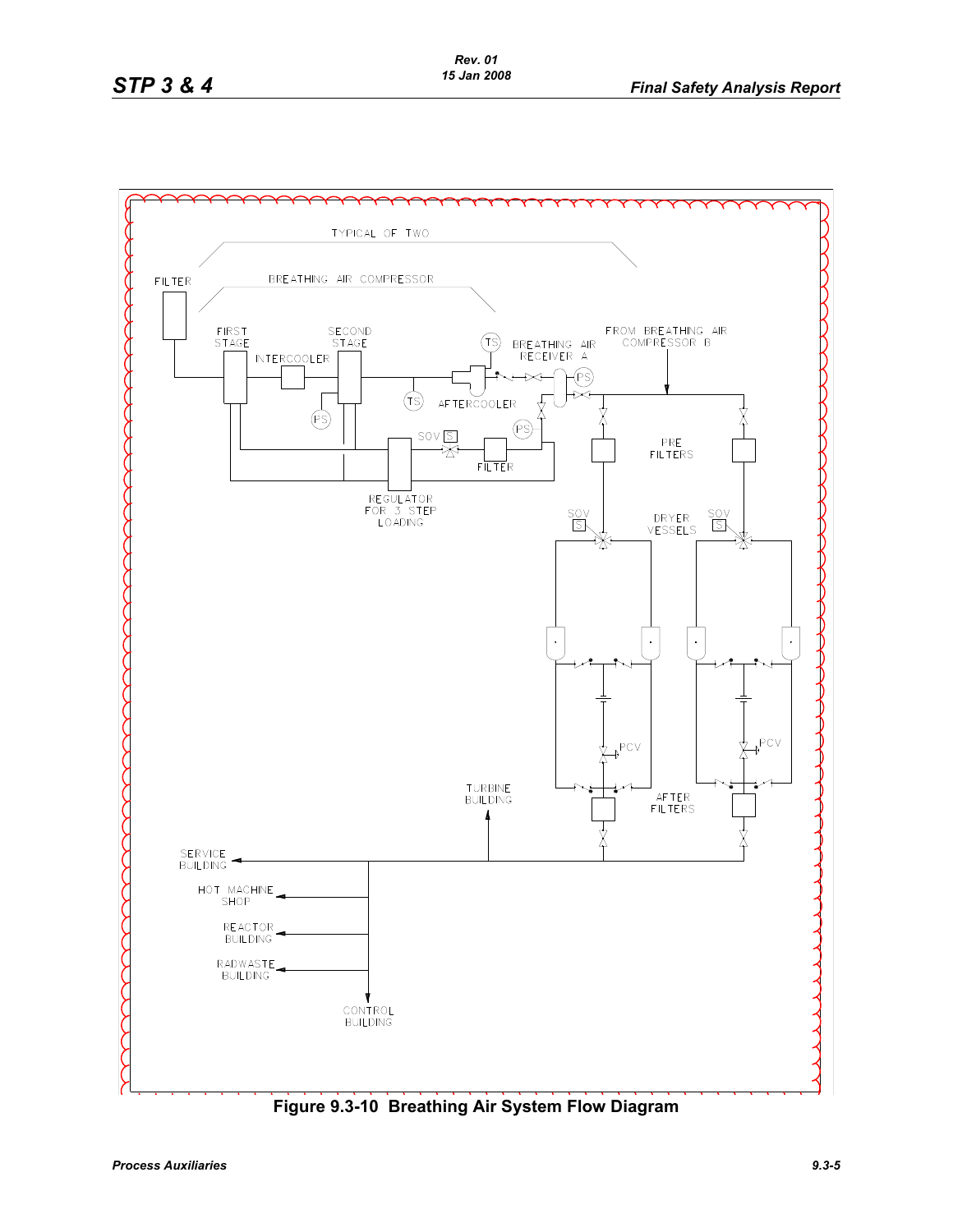The following figures are located in Chapter 21:

Figure 9.3-11 Radioactive Drain Transfer System P&ID (Sheets 1-22)